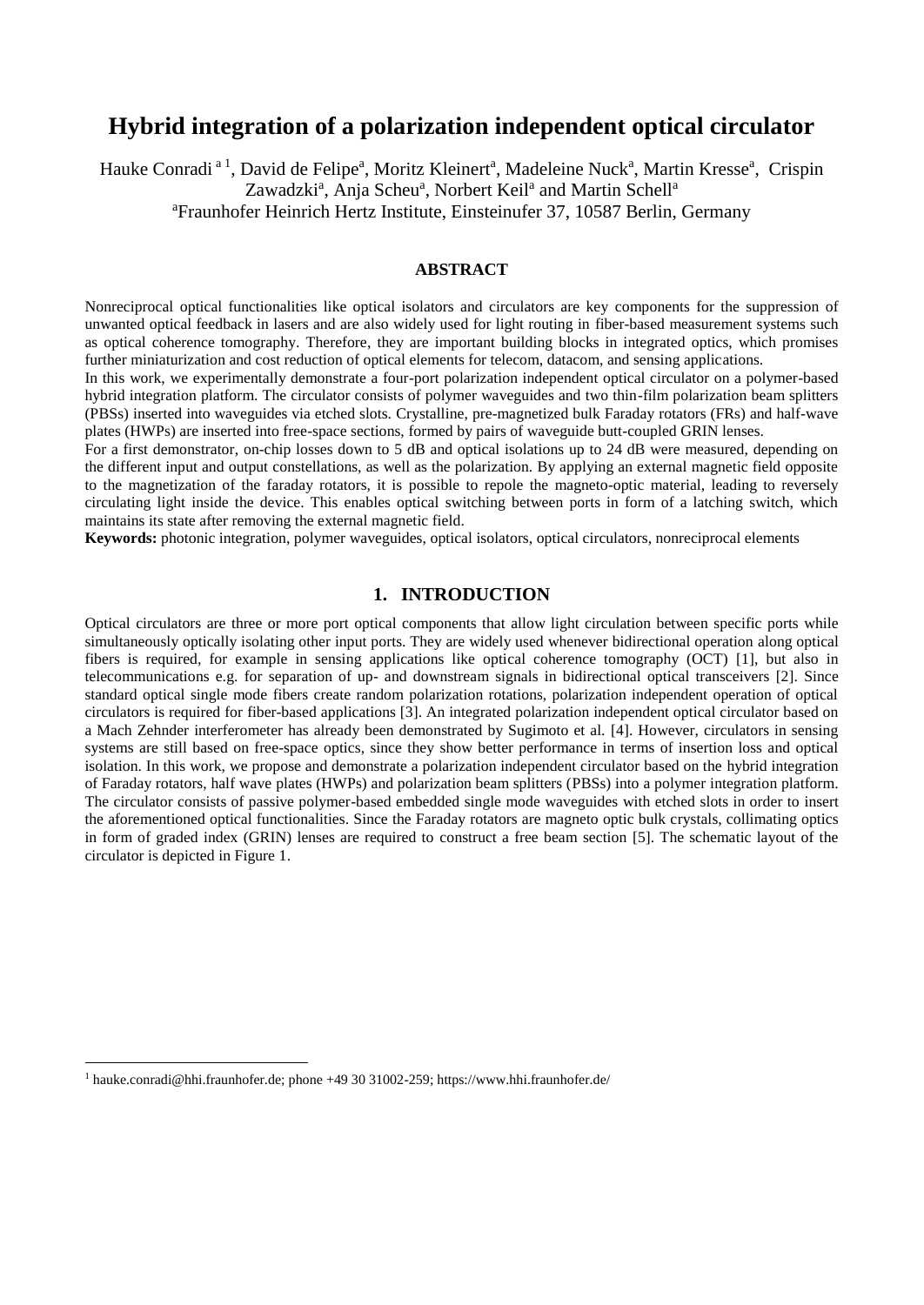

Figure 1. Schematic layout of the four-port optical circulator. It consists of two polarization beam splitters/combiners (PBSs) and two Faraday rotators and half wave plates (HWPs) integrated via an on-chip collimated beam section created by two pairs of waveguide coupled GRIN lenses and passive polymer waveguides (dark blue).

## **2. WORKING PRINCIPLE**

The circulator consists of two PBSs, that transmit TE polarized light and reflect TM polarized light in a 90° angle, two - 45° Faraday rotators and two HWPs with an optical axis of 22.5°, all connected via polymer waveguides. Light coupled into port 1 is split into TE and TM polarization at the first PBS (Figure 2a). In forward transmission, i.e. from left to right of the device, the combination of -45° Faraday rotator and 22.5° HWP create a nonreciprocal polarization shift from TE to TM and TM to TE polarization. At the second PBS, TE and TM polarization are recombined and guided to port 2. Light coupled into port 2 maintains its polarization state after passing the HWP and Faraday rotator in backward transmission from right to left. Due to the maintained polarization state in backward transmission, the light is recombined at the second PBS and guided to port 3 instead of port 1, thus optically isolating port 1. In general, light is transmitted from port  $1 \rightarrow$  port  $2 \rightarrow$  port  $3 \rightarrow$  port  $4 \rightarrow$  port 1. The Faraday rotators are magnetized rare earth iron garnets (RIGs) that are latched to either a nonreciprocal 45° or -45° polarization rotation. It is possible to use an external magnetic field to repole the Faraday rotators and the direction of the Faraday rotation, which reverses the operation of the optical circulator, leading to transmission from port  $1 \rightarrow$  port  $4 \rightarrow$  port  $3 \rightarrow$  port  $2 \rightarrow$  port 1. This enables switching between the output ports 2 and ports 4 with the circulator maintaining its state even after switching off the magnetic field (Figure 2c and 2d), thus creating a latching switch similar to [6].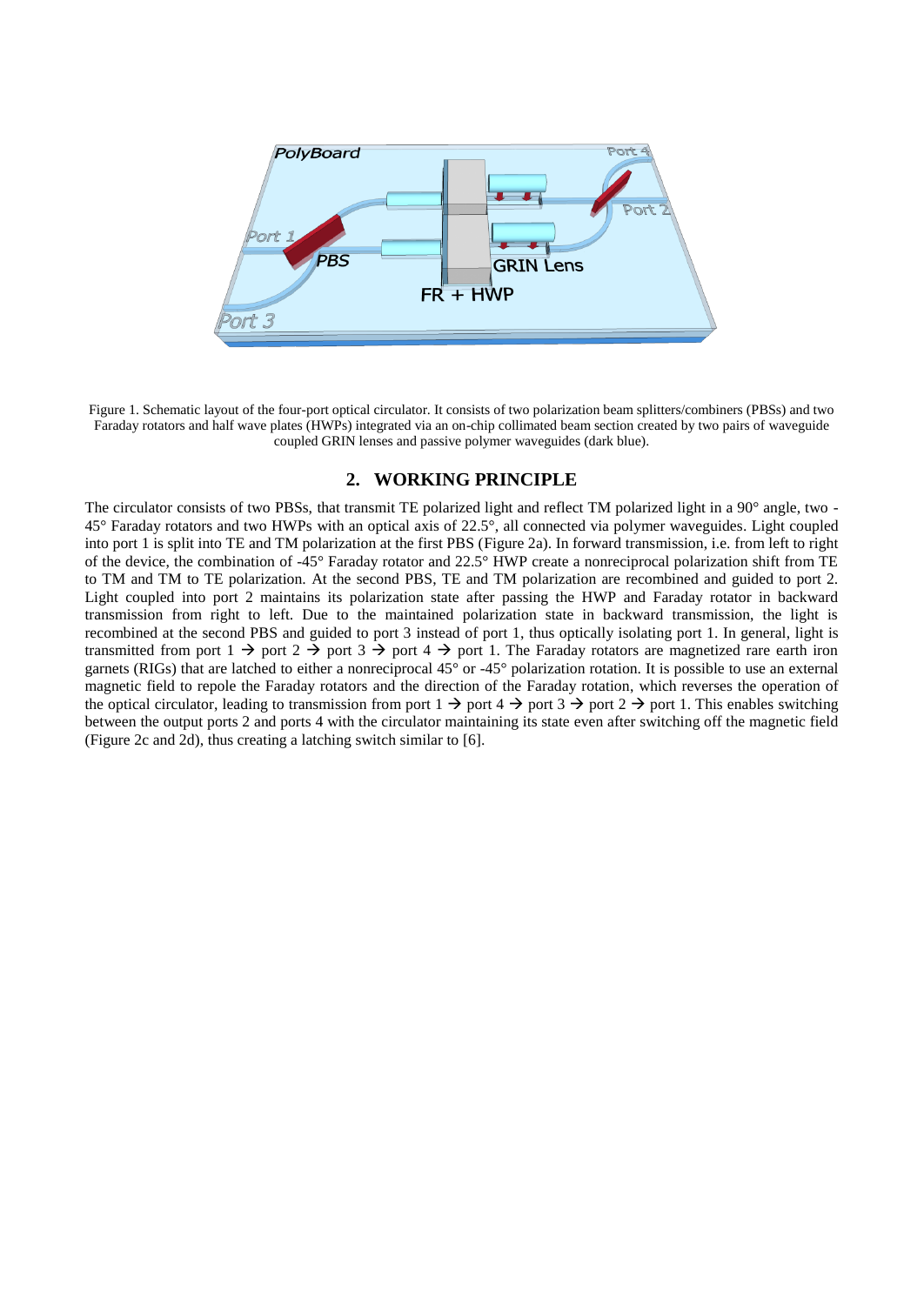

Figure 2. Working principle of the optical circulator in forward and backward transmission for TE (red arrows) and TM (blue arrows) polarized light with a -45° Faraday rotator (a, b) and a +45° Faraday rotator (c,d). The output port depends on the magnetization and direction of Faraday rotation of the Faraday rotator.

## **3. FABRICATION**

The circulator consists of polymer waveguides embedded in a polymer cladding with a refractive index difference of  $\Delta n = 0.03$ . The quadratic cross-section of the waveguides is 3.2  $\mu$ m x 3.2  $\mu$ m. Core and cladding material are deposited by spin coating of the polymer as a liquid resin and are UV cured and hard baked. Structuring of the polymer waveguides is done by photolithography and reactive ion etching. In order to integrate the thin film elements and bulk Faraday rotators on chip, slots for the filter insertion are etched into the polymer waveguides. The PBS filters with a thickness of 12.3 µm are inserted directly into two slots. Waveguides at the slot waveguide interface are tapered in order to reduce the beam divergence and loss inside the filter sections. The Faraday rotators have a thickness of  $\sim$ 485  $\mu$ m and require collimating optics in order to compensate the beam divergence of the waveguide free-space interface. For both freespace sections required to integrate a Faraday rotator, GRIN lenses are coupled to the input and output waveguide. The first GRIN lens collimates the divergent beam of the waveguide and creates a parallel beam inside the free-space section, with the second GRIN lens coupling the light back into the polymer waveguide. The GRIN lenses have a core/cladding diameter of 105  $\mu$ m / 125  $\mu$ m with a numerical aperture of NA=0.25. The alignment is done passively via etched Ugrooves with a very defined depth and width, matching the geometry of the GRIN lenses. This free-space section enables the insertion of magneto optic bulk materials such as the Faraday rotators. The 45° Faraday rotators consist of a premagnetized Bismuth doped rare earth iron garnet with optical losses below 0.05 dB at 1550 nm. A 15  $\mu$ m thick birefringent polyimide film with an optical axis of 22.5° is used as a HWP, which is glued directly to the right facet of the Faraday rotator. All optical components are fixed with index matching glue inside the slots. The fabricated device is shown in Figure 3.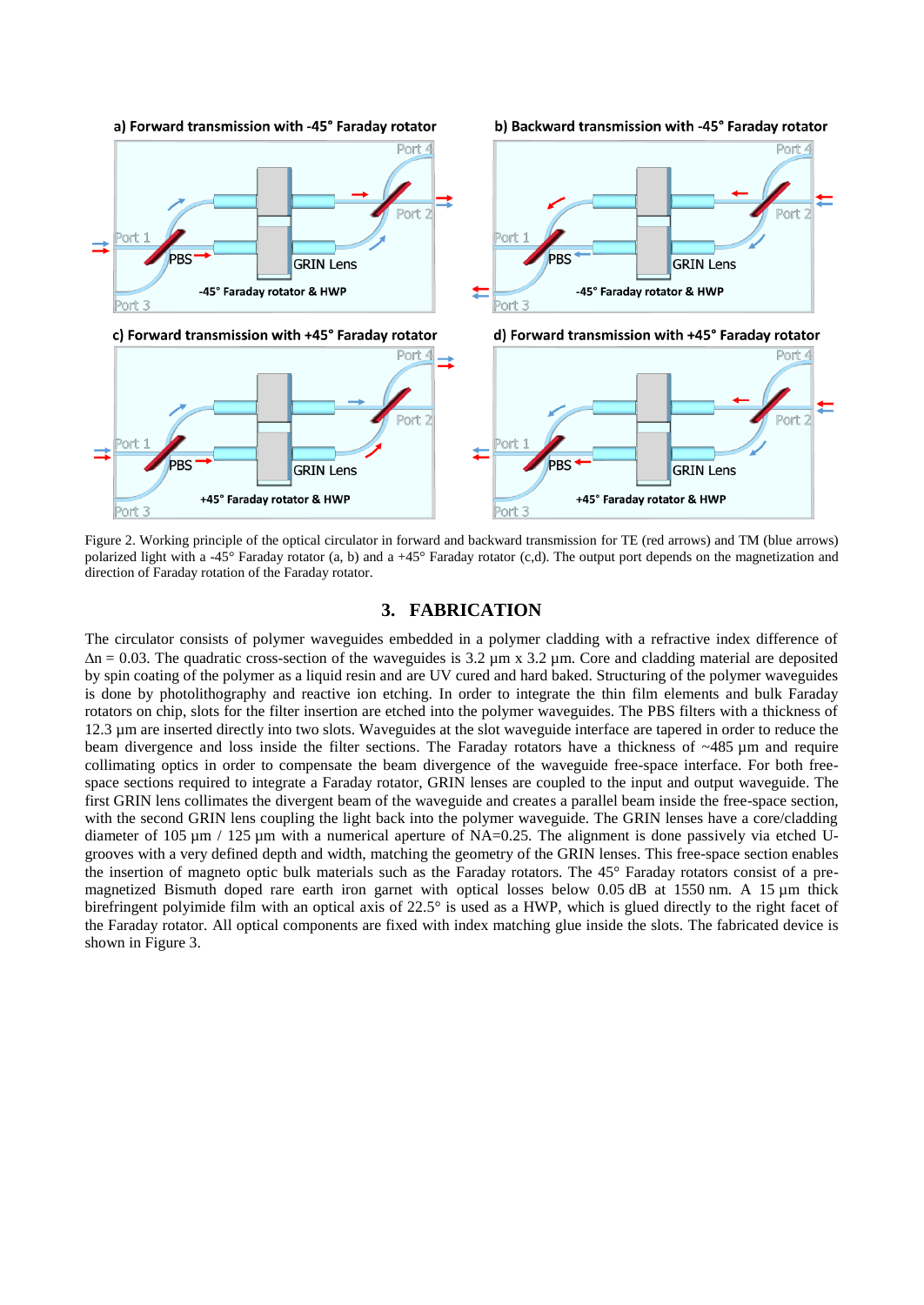

Figure 3. Optical circulator, consisting of polymer embedded single mode waveguides, PBSs, HWPs and Faraday rotators that are inserted via on-chip free-space sections created by waveguide coupled GRIN lenses. The fabricated device has length of 9 mm and a width of 7 mm.

## **4. CHARACTERIZATION**

The optical circulator is characterized by measuring the insertion loss of TE and TM polarization for all combinations input and output ports in forward and backward direction. The measurements are shown in Figure 4 .



Figure 4. Measured insertion loss, including fiber-chip coupling losses of  $\sim$  1.5 dB per facet, in forward (a) and backward (b) transmission for all ports in TE and TM polarization.

Depending on input and output port and the chosen polarization, insertion losses between 8 dB and 13 dB were measured in transmission at 1550 nm. In the reverse / isolation direction, insertion losses between 21 dB and 27 dB were measured. The specific values for all ports in forward and backward direction and the corresponding isolation ratios at 1550 nm are listed in Table 1.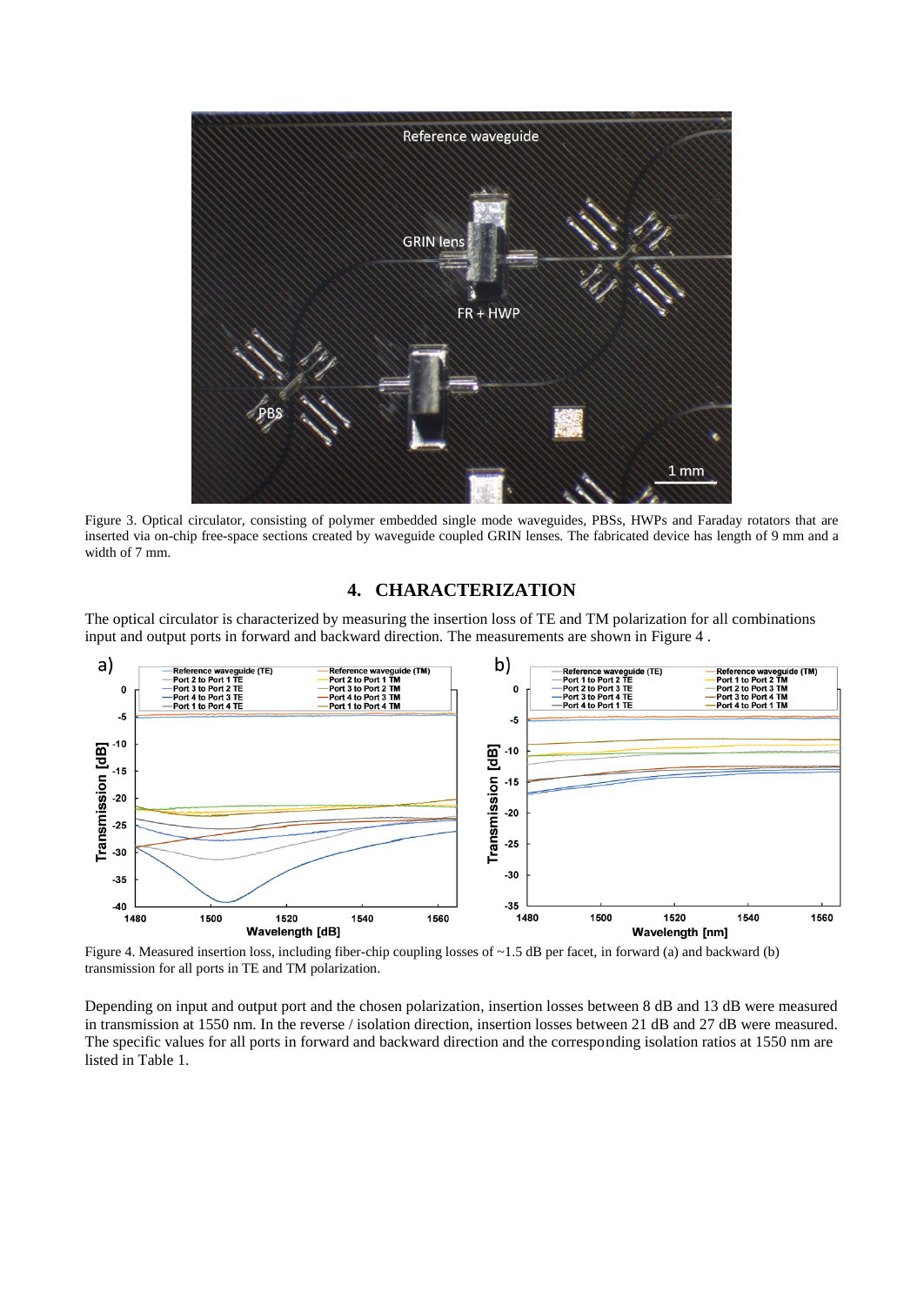|                                  | Forward transmission [dB] | Backward transmission [dB] | Isolation [dB] |
|----------------------------------|---------------------------|----------------------------|----------------|
| port $1 \rightarrow$ port 2 (TE) | 10.0                      | 24.5                       | 14.4           |
| port 1 $\rightarrow$ port 2 (TM) | 9.2                       | 21.3                       | 12.3           |
| port 2 $\rightarrow$ port 3 (TE) | 13.5                      | 24.7                       | 11.2           |
| port 2 $\rightarrow$ port 3 (TM) | 10.2                      | 21.3                       | 11.1           |
| port 3 $\rightarrow$ port 4 (TE) | 13.0                      | 27.5                       | 14.5           |
| port 3 $\rightarrow$ port 4 (TM) | 12.5                      | 24.1                       | 11.6           |
| port 4 $\rightarrow$ port 1 (TE) | 12.6                      | 23.5                       | 10.9           |
| port 4 $\rightarrow$ port 1 (TM) | 8.1                       | 21.2                       | 13.1           |
| Reference waveguide (TE)         | 4.3                       | 4.3                        |                |
| Reference waveguide (TM)         | 4.6                       | 4.6                        |                |

Table 1. Insertion loss for all constellations of input and output ports at 1550 nm.

Considering the fiber-chip coupling loss of 1.5 dB per facet and subtracting the total 3 dB from the measured insertion loss, minimal on-chip loss of 5.1 dB were achieved for TM polarized light from port 4 to port 1. The high imbalance in forward transmission of 5 dB between the lowest and highest loss path is a result of the different optical paths and the loss contribution of the elements inside. In general, the free-space sections with Faraday rotator and HWP add 2 - 3 dB with an imbalance of 1 dB between the upper and lower free-space section due to a misalignment of the GRIN lenses during the UV curing process of the index matching glue. The PBSs add 3 dB in transmission and 1 dB in reflection to the total loss. The high transmission loss of the PBSs is caused by a suboptimal slot thickness, which leads to higher losses inside the unguided free-space section. An optical isolation of >11 dB was achieved across the whole C-band, with a peak isolation of 24 dB at 1505 nm. The reason for the shifted isolation peak is most likely an angular misalignment between the Faraday rotators and the optical axis of the polyimide HWPs, which is stated to be  $\pm 1^{\circ}$  in the specifications. In future iterations we will use quartz based HWPs with a higher extinction ratio than polyimide HWPs to further improve the isolation ratio.

As mentioned in section 2, repoling the magnetization of the Faraday rotators leads to a reversed Faraday rotation, which allows active switching between the ports. This is demonstrated in Figure 5 for port 1 as input and port 2 and port 4 as the output ports. For a Faraday rotation of -45°, port 2 is the output port and port 4 is optically isolated. For a Faraday rotation of 45°, port 4 is the output port and port 2 is optically isolated. To demonstrate the switching, the Faraday rotators are manually repoled with a permanent magnet. After removing the permanent magnet, the optical circulator maintains its new output state indefinitely.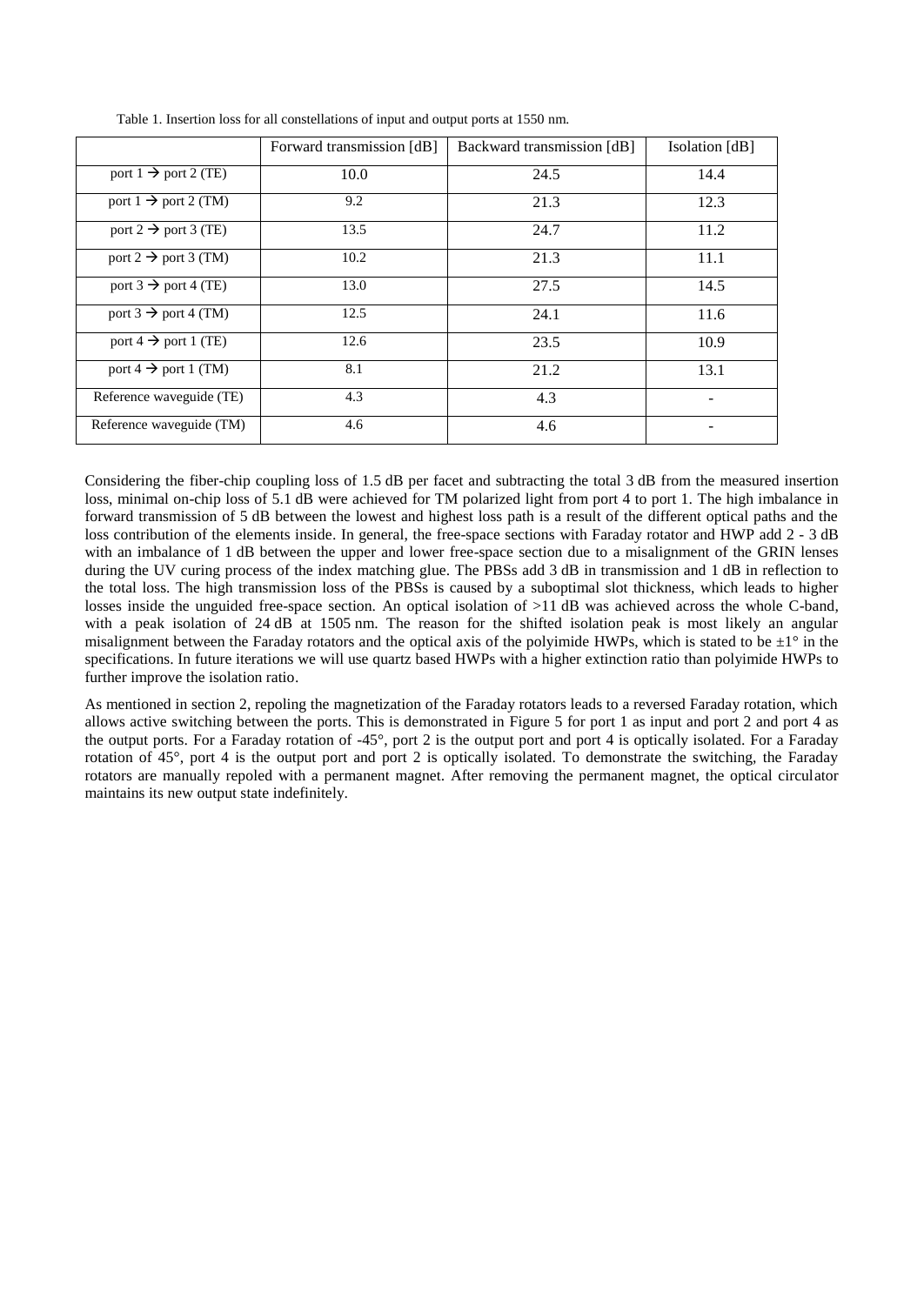

Figure 5. Repoling between the ports enables switching as illustrated in Figure 2 (a) and (c). Here, switching is demonstrated for port 1 as the input port and port 2 and 4 as the output ports. a) Initial poling with transmission from port 1 to port 2 and optical isolation of port 4. b) Repoled Faraday rotators with transmission from port 1 to port 4 and optical isolation of port 2.

Adding an electro magnet to the fabricated device could enable the fabrication of a latching switch based on the optical circulator. A concept for this device is shown in Figure 6. Depending on the direction of the applied current and thus the magnetic field, the latching switch switches between ports.



Figure 6. Concept of a latching switch based on the optical circulator with an added electromagnet. Depending on the applied current and magnetic field, the Faraday rotators are poled or repoled (a). After switching off the electro magnet, the Faraday rotators and the circulator maintain their polarization state indefinitely (b).

# **5. CONCLUSION**

We designed and fabricated a first demonstrator of an integrated polarization independent circulator on a polymer hybrid integration platform. The device is based on the integration of bulk Faraday rotators integrated via on-chip free-space